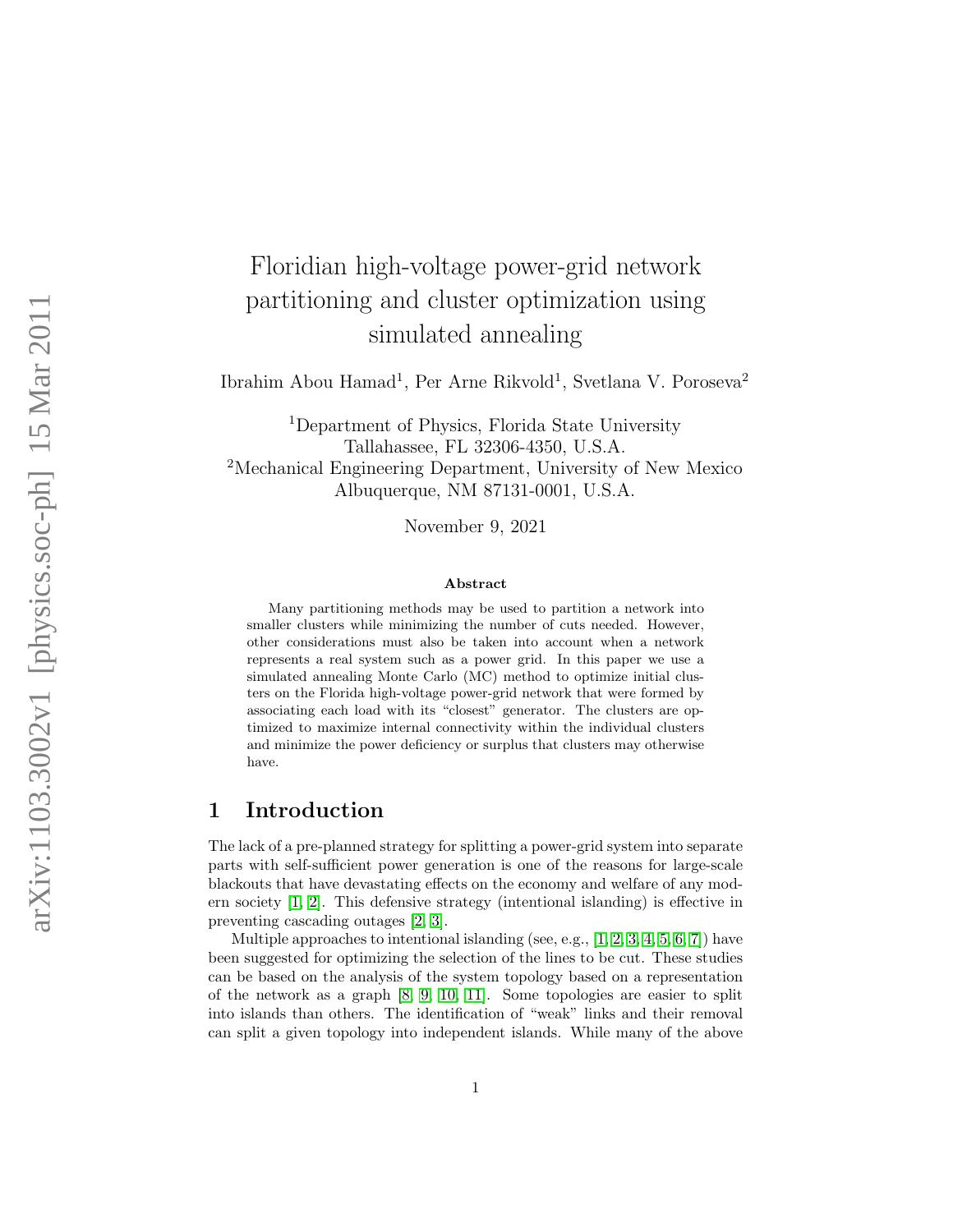approaches are very good at the identification of "weak" links, the resulting clusters or islands are usually not optimized for other qualities such as generating capacity.

Here we present a study utilizing a matrix method for intentional islanding of a utility power grid. The method uses a Monte Carlo (MC) simulated annealing [\[12\]](#page-8-1) technique for optimizing the resulting islands' internal connectivity as well as balancing their generating capacity. The concept is illustrated by application to the Floridian high-voltage power grid.

## 2 Methods

The quality of a particular partitioning of a graph into M communities,  $\mathcal{C} =$  $\{C_1, ..., C_M\}$  can be estimated by Newman's modularity [\[10\]](#page-7-9). It compares the proportion of edges that are internal to a community in the particular graph with the same proportion in an average null-model. It is defined as follows:

$$
Q = \frac{1}{w} \sum_{ij} \left( w_{ij} - \frac{w_i w_j}{w} \right) \delta \left( C(i), C(j) \right) , \qquad (1)
$$

where  $\delta(C(i), C(j)) = 1$  if nodes i and j belong to the same community, and 0 otherwise. Ideally, one would like to maximize Q while partitioning a powergrid network. This will ensure that the different communities are well connected internally. Moreover, one would like to minimize the generating power surplus or deficiency over all the clusters. Here we will use a partitioning scheme consistent with a power-grid network and try to optimize the resulting clusters for internal connectivity and power self-sufficiency using a Monte Carlo simulated annealing approach. The resulting set of clusters form a new network (in a renormalization-group sense) where each cluster is represented by a node on the new network. The islanding procedure and MC optimization are repeated until some required criteria are met.

### 2.1 Partitioning

We use a simplified representation of the power grid as an undirected graph [\[8,](#page-7-7) [10\]](#page-7-9) defined by the  $N \times N$  symmetric *conductivity matrix* **W**, whose elements  $w_{ij} \geq 0$  represent the "conductivities" of the edges (transmission lines) between vertices (generators or loads)  $i$  and  $j$ ,

<span id="page-1-0"></span>
$$
w_{ij} = \frac{\text{number of lines between vertices } i \text{ and } j}{\text{normalized geographical distance}},\tag{2}
$$

where the "geographical distance" is the length of the edge connecting nodes  $i$ and  $j$ , and is normalized by the minimum geographical distance between two nodes over the whole network.

The row sums of W define the diagonal matrix D. Graph analysis can be performed using one of several matrices derived from W. The Laplacian,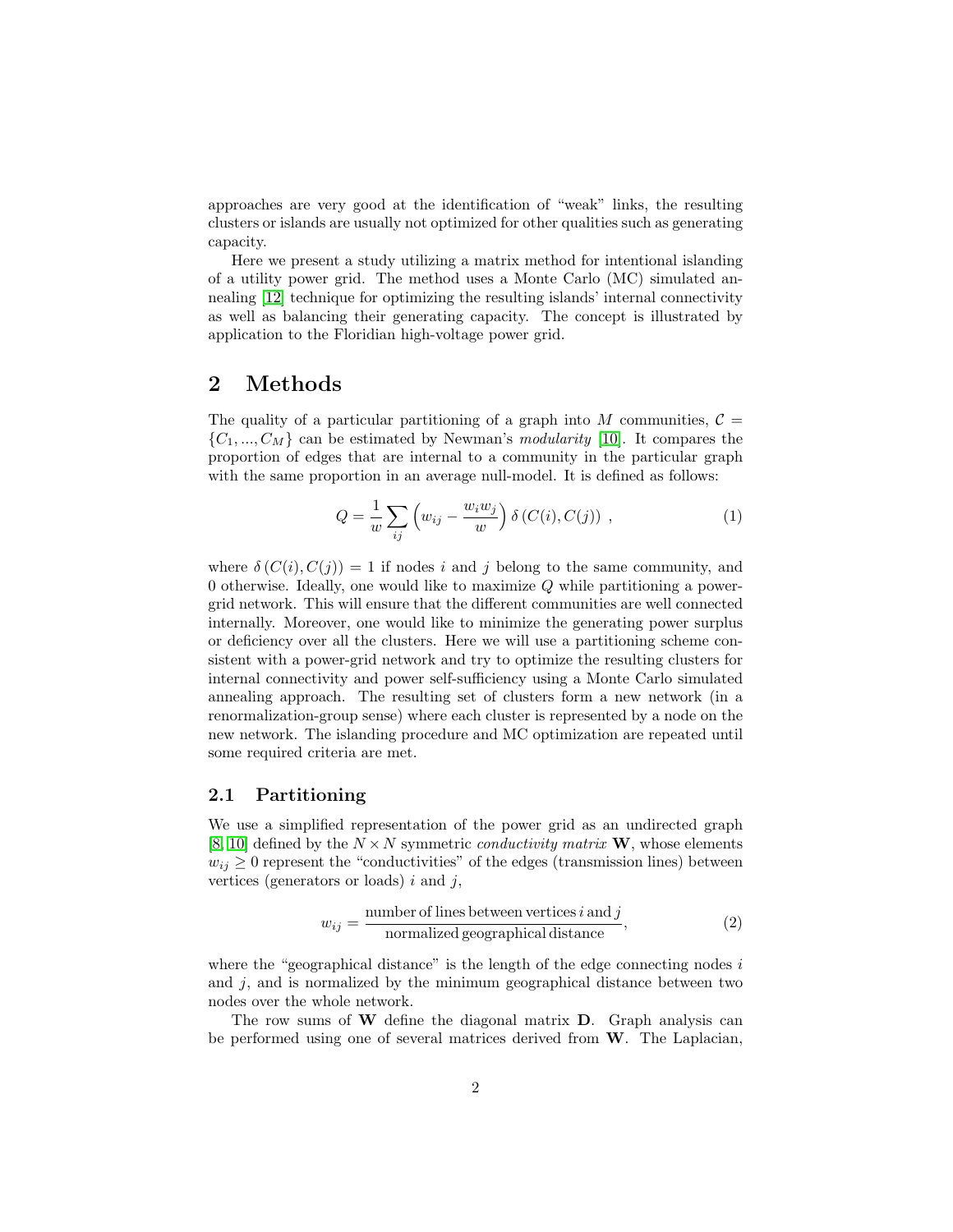$L = D - W$ , is a symmetric matrix with vanishing row sums. It embodies Kirchhoff's laws and thus represents a simple resistor network with conductances  $w_{ij}$ . Multiplied by a column vector  $|\phi\rangle$  of vertex potentials, it yields the vector of currents entering the circuit at each vertex,  $\mathbf{L}|\phi\rangle = |I\rangle$ . This equation can be rewritten as  $\mathbf{L}^{(-1)}|I\rangle = |\phi\rangle$ , where  $\mathbf{L}^{(-1)}$  is the pseudo-inverse of the Laplacian. In other words, given a current vector, defined as being positive at generator nodes and negative at load nodes, one can calculate the potential vector  $|\phi\rangle$ . Using this potential vector and the matrix  $W$ , we calculate the network-current matrix  $K$ , whose elements are the currents between the corresponding nodes:  $k_{ij} = (\phi_j - \phi_i) w_{ij}$ . Additionally using the matrix  $\mathbf{L}^{(-1)}$ , one can calculate an effective distance or equivalent resistance  $\bf{R}$  between any two nodes [\[13\]](#page-8-2):  $(\mathbf{R})_{ij} = (\mathbf{L}^{(-1)})_{ii} + (\mathbf{L}^{(-1)})_{jj} - 2(\mathbf{L}^{(-1)})_{ij}$ . Consequently, given a current vector and a conductivity matrix  $W$ , the network-current matrix  $K$  and the equivalent resistance matrix R can be evaluated. In this paper we use these two last matrices to achieve an initial partitioning of the Floridian high-voltage grid.

The goal is to partition the power grid into communities of vertices that are highly connected internally, but only sparsely connected to the rest of the network. For the islanding to be useful, each island should contain at least one generating plant. To accomplish this, we use a clustering algorithm where each load  $i$  is connected to the "nearest" generator  $j$ . The nearest generator  $j$  is the one located "upstream" from load *i*, i.e.  $\phi_j > \phi_i$ , and for which  $(\mathbf{R})_{ij}$  is minimum. The Floridian high-voltage grid [\[14\]](#page-8-3) at this first level of islanding is shown in figure  $1(a)$ .

Kirchhoff's junction law, when applied at each node, tells us that the sum of all network currents going in and out of node i is equal to  $|I\rangle_i$ . Thus we can think of  $|I\rangle_i$  as the current provided by a generator at node i if it is positive, or consumed by a load if it is negative. Moreover, given the constant voltage rating  $(138, 230, 345, \dots kV), |I\rangle_i$  becomes proportional to the power being generated or consumed at node i. This means that we can choose our initial current vector proportional to the generating power of each power plant. Since the actual power rating for power plants on the grid was not available to us, we here assume that each generator's power is proportional to the number of edges linking to it, or its *degree*. The current vector component at each node  $i$  is then defined as  $|I\rangle_i = \frac{\text{degree}_i}{\sum_{\text{generators}} \text{degree}_j}$  for generators and  $|I\rangle_i = -\frac{\text{degree}_i}{\sum_{\text{loads}} \text{degree}_j}$  for loads.

#### 2.2 Monte Carlo

Since the power generation or consumption rate of any generator or load is directly proportional to its current-vector component  $|I\rangle_i$ , a community's total generating surplus or deficiency is proportional to the sum of its members' current-vector components. Thus, to optimize our partitioning for well-balanced communities, we try to minimize the variance of the new current vector  $|\tilde{I}\rangle$ , whose components are defined as  $|\tilde{I}\rangle_i = \sum_{i\geq j} |I\rangle_j \delta(C(i), C(j))$  after each iteration of the islanding procedure. We need to maximize the modularity  $Q$  for better internal connectivity at the same time. For this purpose, we define an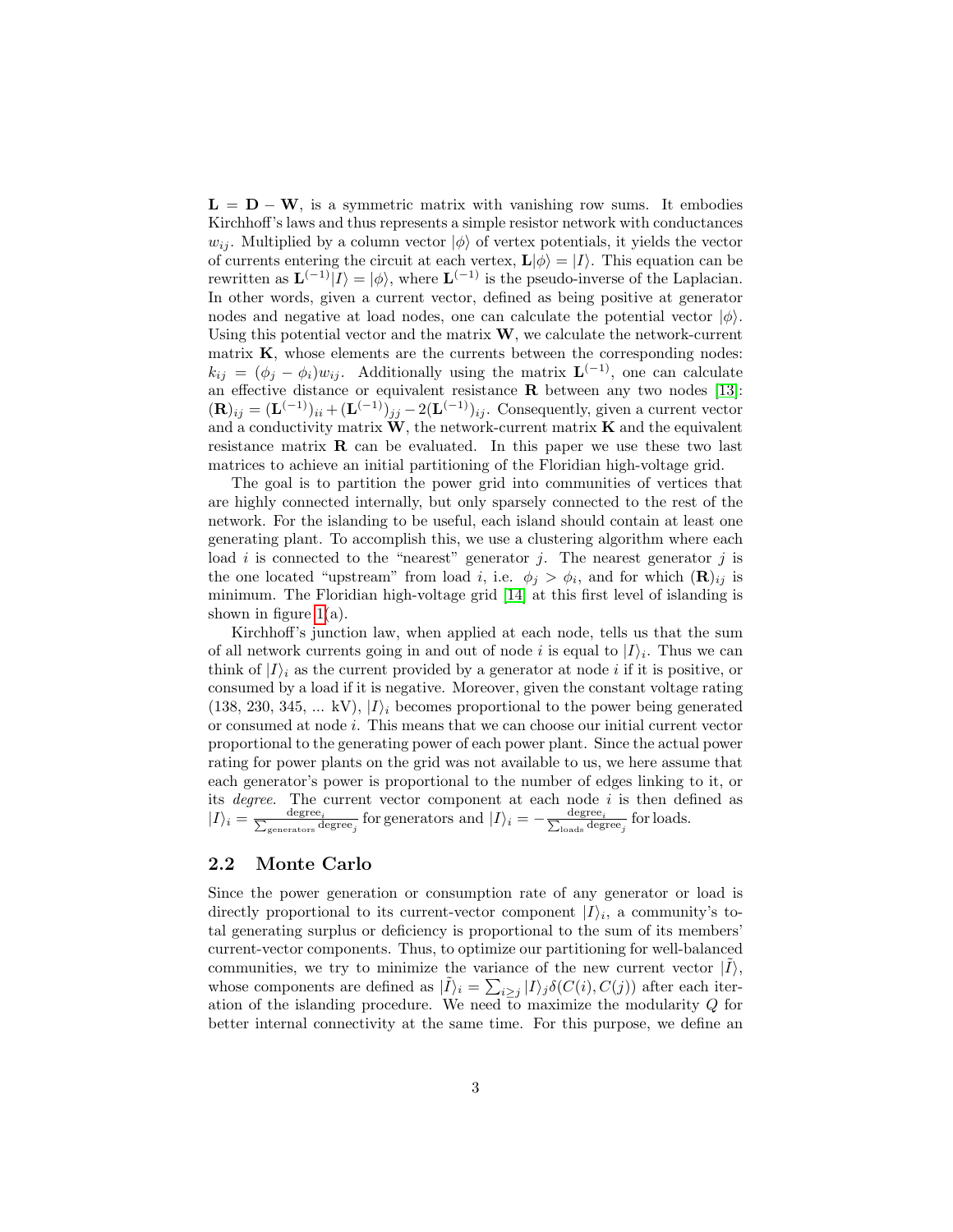

<span id="page-3-0"></span>Figure 1: (a) Florida high-voltage power grid partitioned by connecting loads (ovals) to their "nearest" generators (squares). (b) Grid clustering after the MC simulated annealing algorithm is used for optimizing modularity and power sufficiency of the partitioned network shown in (a). Nodes of the same color and label belong to the same cluster. See text for discussion.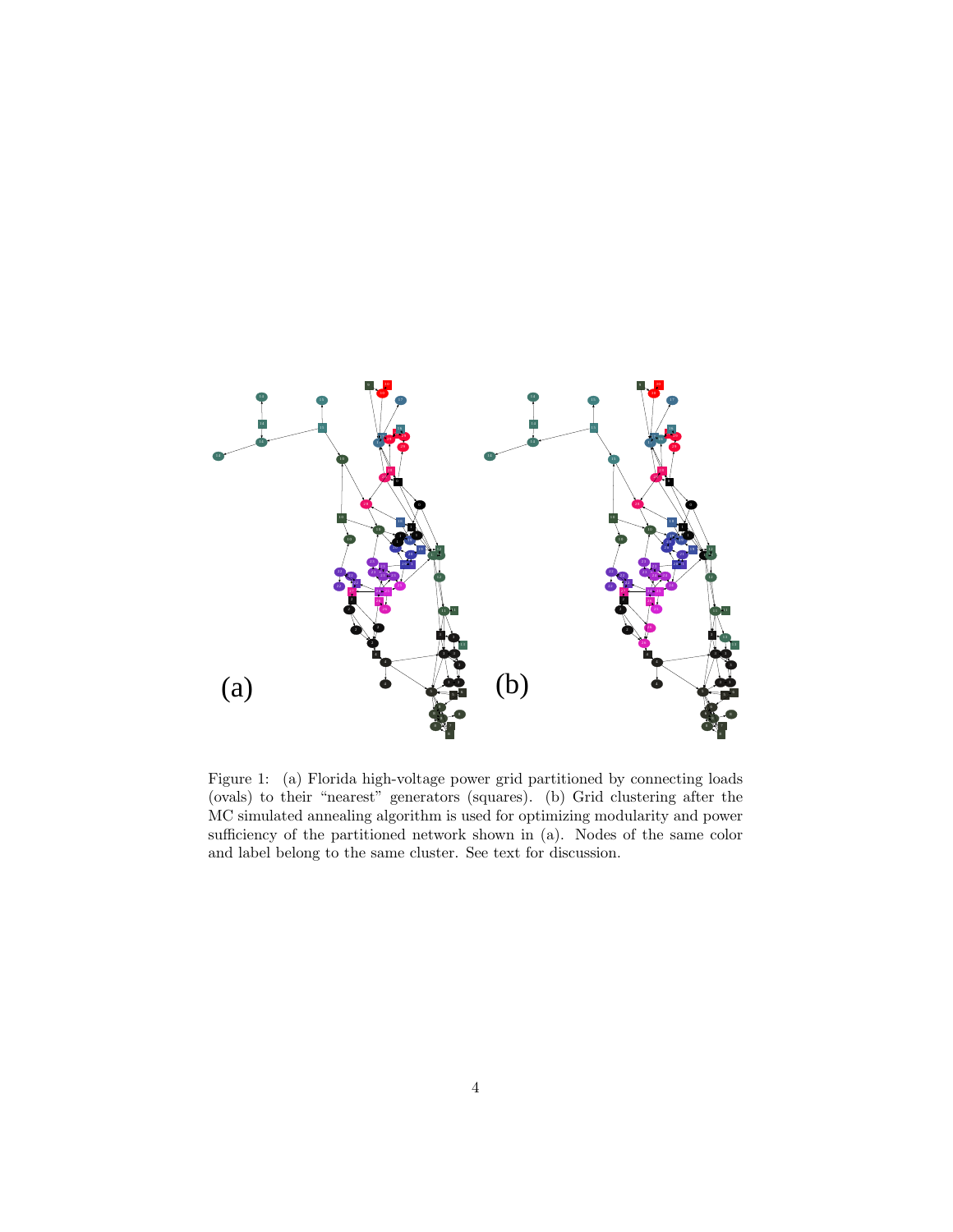optimization parameter

$$
E = \frac{Q}{Q_{\text{init}}} - \sqrt{\frac{VAR(|\tilde{I}\rangle)}{VAR(|\tilde{I}\rangle_{\text{init}})}},
$$
\n(3)

where the subscript "init" designates the initial value *after* recombination, but before any MC steps. This form gives equal emphasis on optimizing modularity and load balance. More emphasis could be given to the optimization of one quantity versus the other by multiplying the term corresponding to it by some weighting factor.

The MC process proceeds as follows. First, a load node  $i$  is selected at random. Then, if  $i$  is at the edge of the cluster it belongs to, i.e, if it is connected to a neighboring cluster, we randomly select one of the neighboring clusters connected to  $i$  and attempt to move this load to that neighboring cluster. If this move does not break the first cluster into two disconnected parts, the move is accepted with a Metropolis acceptance rate [\[15\]](#page-8-4)  $R = \min(1, e^{(-\beta \Delta E)})$ , where  $\Delta E = E_a - E_i$  is the difference between the attempted state and the initial state for that move, and  $\beta$  is an "inverse temperature." In a fashion similar to simulated annealing, we start at a high temperature and gradually decrease it to zero while saving the configuration for which  $E$  is maximum. This process is repeated to look for the global maximum of E.

#### 2.3 Recombination

After the initial partitioning and MC, the number of clusters produced is equal to the number of the generators in the circuit (Fig. [1\(](#page-3-0)a)), as expected from our clustering scheme. A new network can be constructed from this group of clusters by regarding each cluster as a new node. The connections between the new nodes are the same as the connections between the previous clusters. This defines a new network with new connections and a new conductivity matrix. The current vector defined above,  $|\tilde{I}\rangle$ , is the new current vector because its components represent the generating surplus or deficiency of each of the old clusters or new "super-generators" or "super-loads," respectively. Given the new network and the new current vector, we repeat the above partitioning and MC schemes on the new network. The number of clusters at this stage is equal to the number of "super-generators." This process of recombination is repeated to look for the optimum configuration until all the original nodes belong to one cluster. The optimization parameter vs. MC step and the corresponding modularity are shown in figure [2,](#page-5-0) where the red circles are the values of Q for maximum E at each level of recombination.

## 3 Results and Conclusion

The map of the Floridian high-voltage grid [\[14\]](#page-8-3) is a network with 84 vertices, 31 of which are generating plants. We have modeled it as an undirected graph with 137 edges. The conductivities were calculated according to equation  $(2)$ .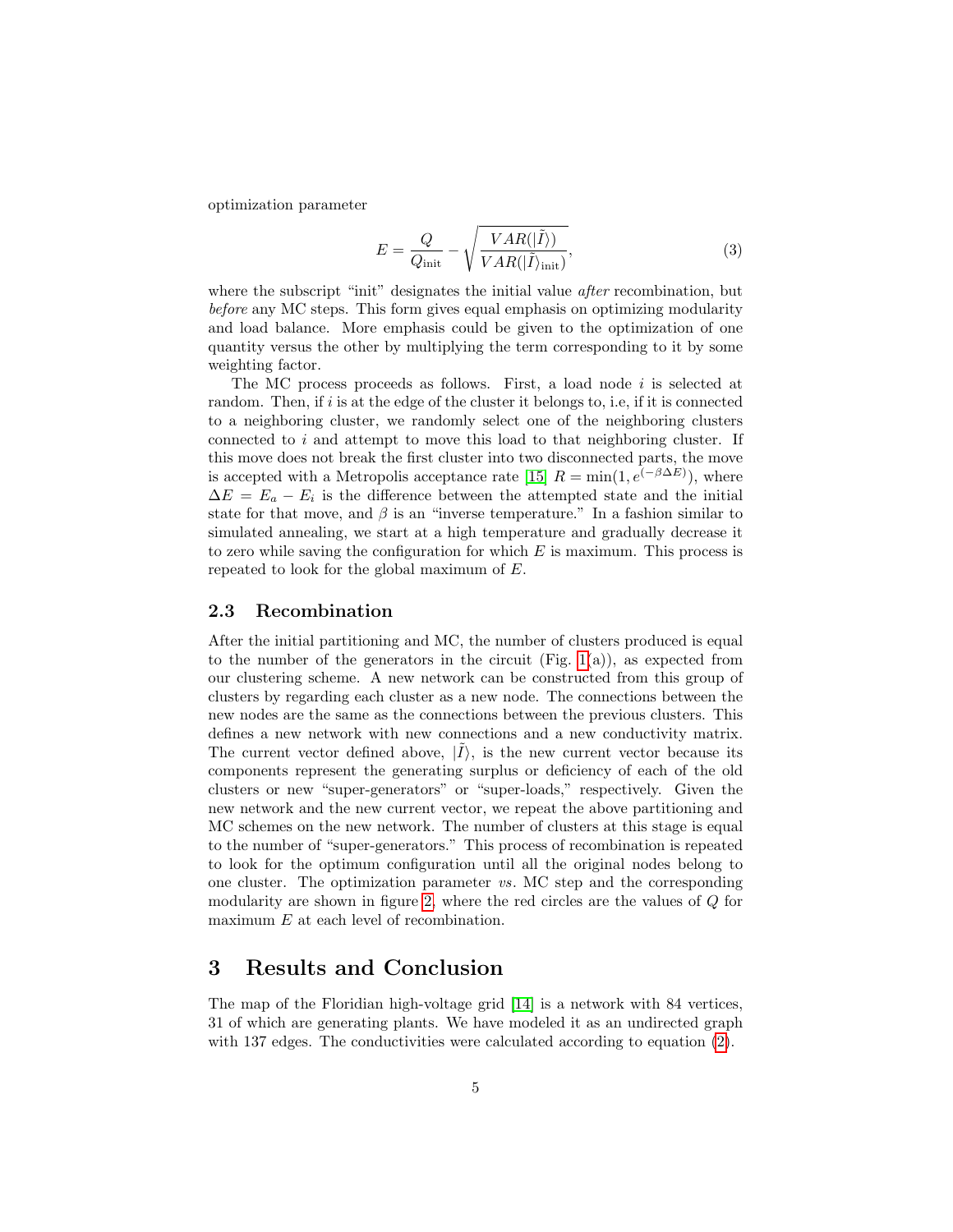

<span id="page-5-0"></span>Figure 2: Modularity Q and the optimization parameter  $E$  vs. MC step.

While figure  $1(a)$  shows the clusters resulting from the first partitioning scheme, figure [1\(](#page-3-0)b) shows the same network after the MC annealing procedure is performed. The current vector and the corresponding modularity before and after the MC annealing are shown in figure [3.](#page-6-0) As can be seen, the MC process narrows the spread of the current values or in other words, the average power surplus or deficiency for the clusters is smaller. Moreover, while the modularity starts at a value of 0.33, it ends at a value of 0.47 after MC optimization and before the first recombination. The maximum optimization parameter,  $E_{\text{max}} = 1.33$  with a corresponding  $Q = 0.63$  was achieved shortly after the first recombination. Comparable values ( $E = 1.31$  and  $Q = 0.62$ ) are obtained in the second iteration.

While many methods can be used to partition a network into smaller clusters, there remains the need for further optimization of the resulting cluster properties. Here we have used a clustering procedure to partition the Floridian power-grid network that takes into account the generating power of each of the power plants. Moreover, we have used MC simulated annealing to optimize the resulting clusters for better internal connectivity and power self-sufficiency.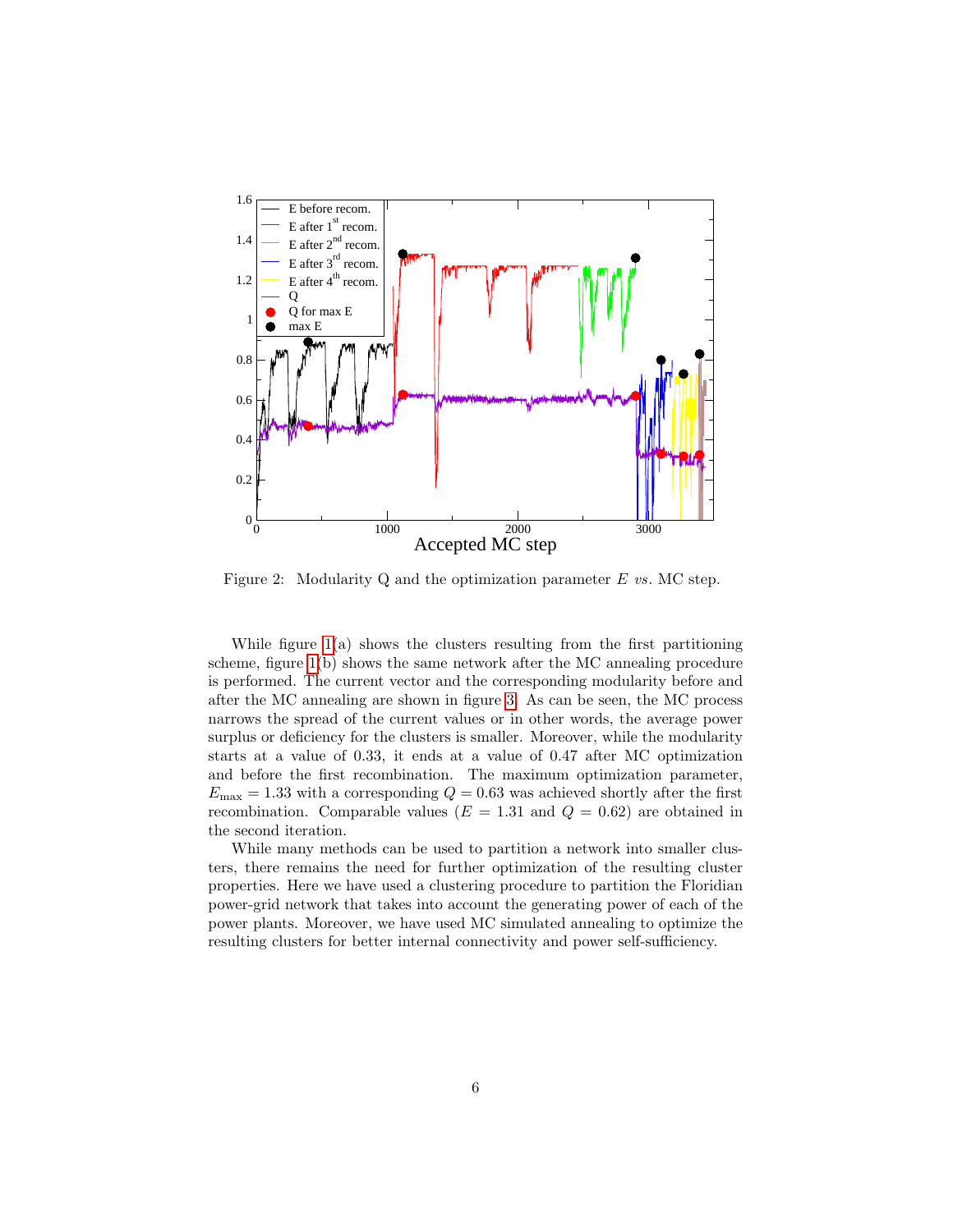

<span id="page-6-0"></span>Figure 3: Components of the current vector  $|\tilde{I}\rangle$  vs. the cluster index. It can be seen that the MC procedure narrows the spread of the current values, meaning that, on average, the individual clusters are closer to self-sufficiency than before MC. The legend shows the significant improvement in modularity.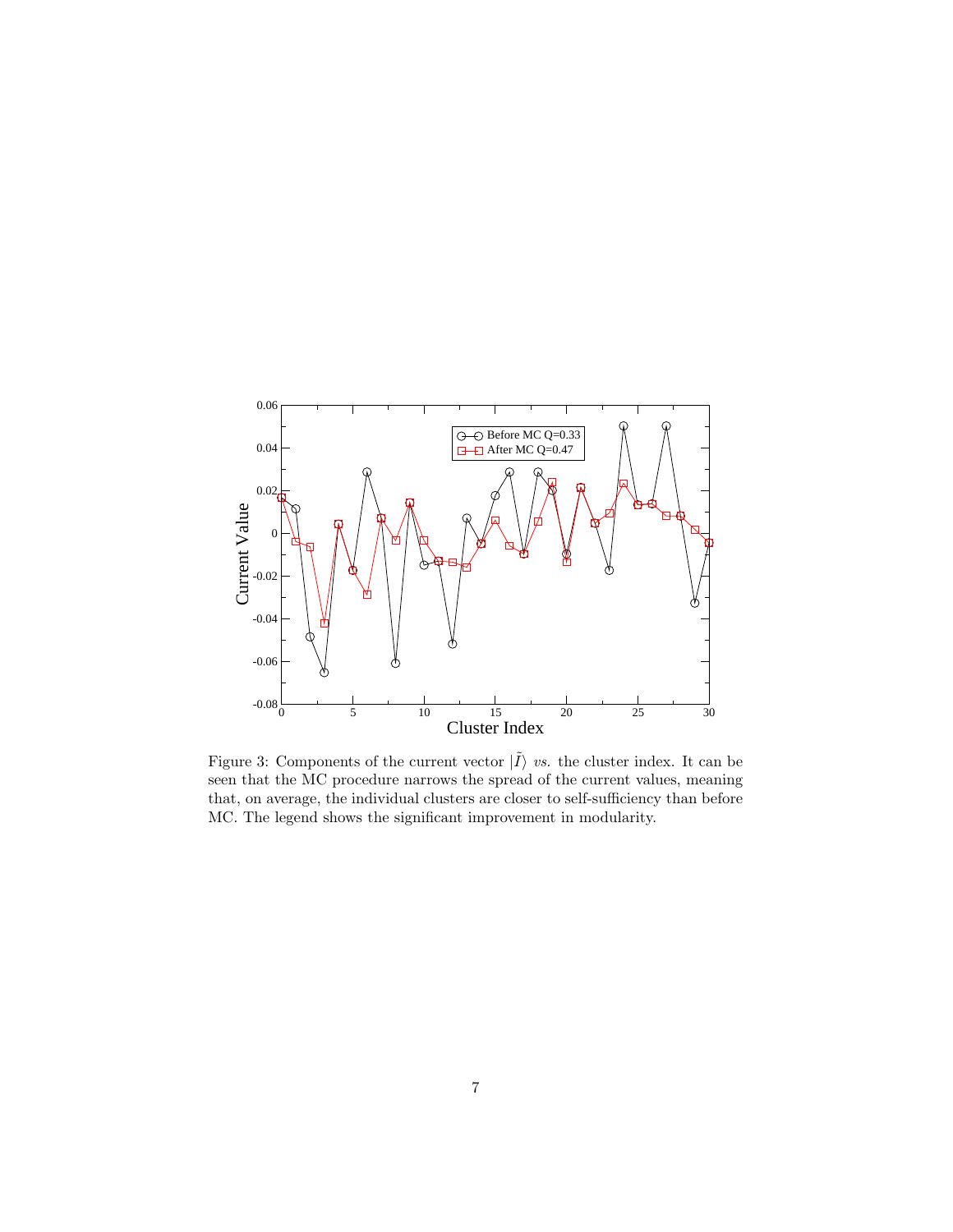## Acknowledgments

This work was supported in part by U.S. National Science Foundation Grant No. DMR-0802288, U.S. Office of Naval Research Grant No. N00014-08-1-0080, and the Institute for Energy Systems, Economics, and Sustainability at Florida State University.

## References

- <span id="page-7-0"></span>[1] H. Li, G. W. Rosenwald, J. Jung, C. Liu, Strategic power infrastructure defense, Proc. IEEE 93 (2005) 918–933.
- <span id="page-7-1"></span>[2] A. Peiravi, R. Ildarabadi, A fast algorithm for intentional islanding of power systems using the multilevel kernel k-means approach, J. Appl. Sci. 9 (2009) 2247–2255.
- <span id="page-7-2"></span>[3] B. Yang, V. Vittal, G. T. Heydt, Slow-coherency-based controlled islanding – a demonstration of the approach on the august 14, 2003 blackout scenario, IEEE Trans. Power Syst. 21 (2006) 1840–1847.
- <span id="page-7-3"></span>[4] G. Karypis, V. Kumar, Multilevel k-way partitioning scheme for irregular graphs, J. Parallel Distr. Computing 48 (1998) 96–129.
- <span id="page-7-4"></span>[5] S. P. Chowdhury, S. Chowdhury, C. F. Ten, P. A. Crossley, Islanding protection of distribution systems with distributed generators a comprehensive survey report, in: Proceedings of Power and Energy Society General Meeting - Conversion and Delivery of Electrical Energy in the 21st Century, IEEE, 2008.
- <span id="page-7-5"></span>[6] X. Wang, V. Vittal, System islanding using minimal cutsets with minimum net flow, in: 2004 IEEE PES Power Systems Conference and Exposition, vol. 1, IEEE, 2004, pp. 379–384.
- <span id="page-7-6"></span>[7] Y. Liu, Y. Liu, Aspects on power system islanding for preventing widespread blackout, in: Proceedings of the 2006 IEEE International Conference on Networking, Sensing and Control, ICNSC'06, Ft. Lauderdale, FL, IEEE, 2006, pp. 1090–1095.
- <span id="page-7-7"></span>[8] A. J. Seary, W. D. Richards, Spectral methods for analyzing and visualizing networks: An introduction, in: R. A. Breiger (Ed.), Dynamic Social Network Modeling and Analysis, National Academies' Press, Washington, DC, 2003.
- <span id="page-7-8"></span>[9] S. Fortunato, Community detection in graphs, Phys. Rep. 486 (2010) 75– 174.
- <span id="page-7-9"></span>[10] M. E. J. Newman, Analysis of weighted networks, Phys. Rev. E 70 (2004) 056131.